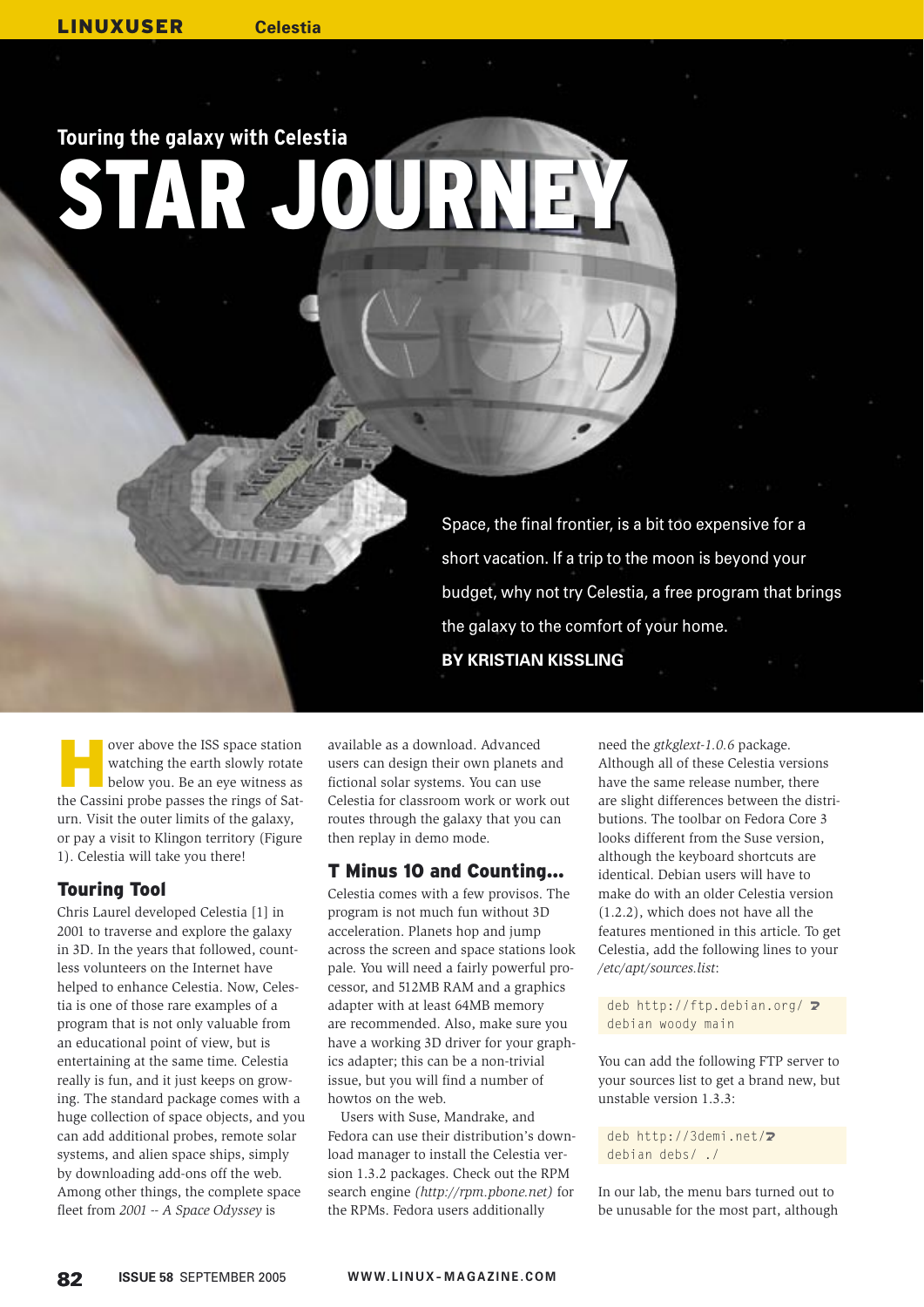

**Figure 1: Celestia's galaxy is extensible. Don't be surprised to meet favorite TV aliens like Klingons or the Borg in remote solar systems.**

keyboard shortcuts worked without any restrictions. This version is tailored for Sarge and Sid users and also needs 3D acceleration.

The install location for Celestia also differs depending on your distribution. Debian and Fedora Core 3 store the Celestia files in */usr/share/celestia*, whereas Mandrake 10.2 uses */usr/share/ apps/celestia*, and Suse uses */opt/kde3/ share/apps/celestia*.

#### Beam Us Up!

After completing the install, press [Alt] and [F2], and type *celestia* to launch the program. Celestia starts by sweeping past the sun to the earth. You can use the menus or keyboard shortcuts to control the program – the keyboard shortcuts are more convenient. Use *Configure Shortcuts* in the *Settings* menu to set up your personal keyboard shortcuts. For a quick first impression of Celestia, press [D]. This launches a demo that gives you an impressive overview of Celestia's -features. Lean back and enjoy the trip through the solar system. Of course, interaction is possible. If you feel that you are too close to, or too far away from, a planet, you can modify the FOV (Field of View) by pressing [.] and [,] to zoom in to or away from the planet. If space is too dark for your liking, pressing [{] will brighten up the universe – you can press [}] to restore the dark. Of

course, the latter is more realistic: space really is pitch black.

#### Fly Me to the Moon…

At the end of the trip, you return to earth orbit. Time to take the controls. Fancy a quick trip to the moon? Press [Enter]. A transparent field pops up in the main window. Start typing *Mo* and you will note that a few alternatives are displayed. The list of options shrinks with

each letter you type. Now press [Tab] to auto-complete the word *Moon*. Confirm your selection by again pressing [Enter]. The word *Moon* is then displayed in the top left with additional details about your destination below: the distance, the radius of the celestial body, the number of hours in a day. But how do you get to the moon? Simple: press [G], the keyboard shortcut for *Goto*, and off you go. The display on the lower right now reads *Follow Moon*, which means you are in orbit above the moon.

You may think the moon looks like it's rooted to the spot. Shouldn't it be rotating? Actually, the moon is rotating, but it turns so slowly that you might not notice the difference. The time scale is displayed below the date in the top right portion of the screen. (See the setting labeled: *Real Time*.) Fortunately, Celestia allows you to warp time to suit your own needs. Press [L] multiple times, and you will notice that the moon starts to rotate slowly. The *Real Time* display changes to reflect this, and if you are lucky, you might catch a glimpse of the earth and the sun moving slowly in their orbits. You can press [K] repeatedly to slow things down again. Feel like a trip to the dark side of the moon? Grab your mouse, and hold down the right mouse button while dragging the mouse up or down. This takes you round the moon in either direction, a feature that you can



**Figure 2: To change to a new location, enter the path to a new target object.**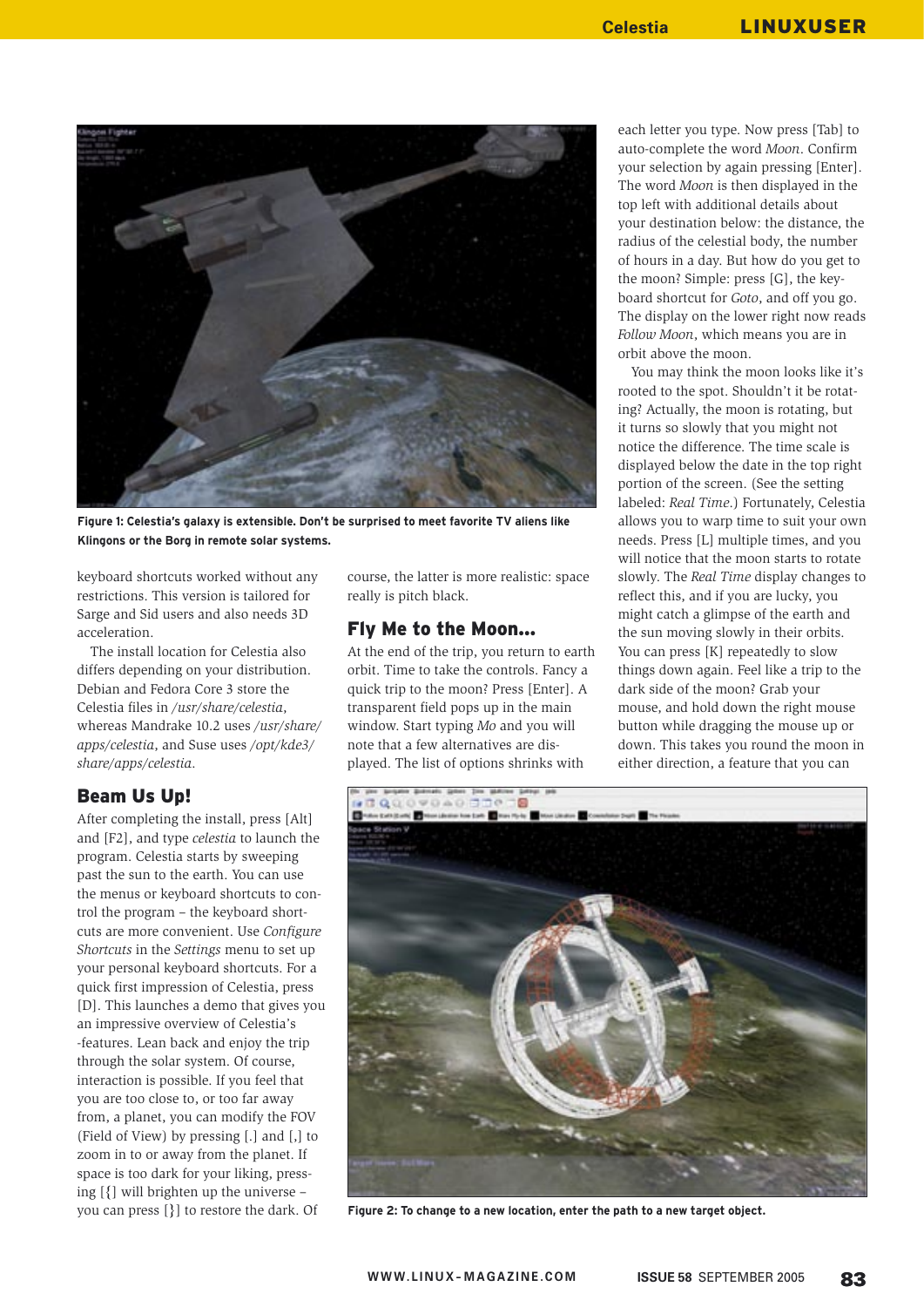also apply to space probes and other heavenly bodies.

### Is There Life on Mars?

Why not jump into your virtual spaceship and go see? Set the current time by pressing [Shift] and [!], and change to *Real Time* by pressing [K] and [L]. Now press [Enter], to define Mars as your destination, and take a trip under more or less "realistic" conditions to get a feeling for the vast distances in space. At the standard speed of today's space vehicles (approximately  $28,000 \text{ km/h}$ ) the flight would take seven months, so you might like to select light speed, instead. Just one more thing before you set your target destination. If you are in *Solar system A*, and you are looking for an object in *Solar system B*, you need to specify a path to the target object. For example, to go to Mars, you need to enter *Sol/Mars* (Figure 2). To view the Mars moon *Phobos*, type *Sol/Mars/Phobos* as the path.

Type *Ma* for *Mars*. Again, you will see a list of planets that start with these letters. Compete your selection by pressing [Tab], and confirm by pressing [Enter]. Then press [C] to center in on Mars, and [F] for *Follow*. The latter option helps you keep track of Mars in its orbit. The planet just keeps on moving. Blast off and press [F4] to go directly to light speed. You should see a *1.000 c* display on the lower left. Of course, you can accelerate gradually by pressing [A] multiple times. Pressing [Q] reverses your flight direction.

There is not a lot to see en route. Despite light speed, the flight takes about 20 minutes. The starts you are -flying towards do not change. A quick glance at the *Distance* display in *AU* (Astronomical Units) at the top left confirms that you really are on your way to Mars. Incidentally, an AU is about 150 million kilometers; this is the distance between the sun and the earth. During the flight, you can try out more Celestia features. [Shift] and [/] switches constellations on and off; [Shift] and  $[=]$  displays labels. Finally, [Shift] and [&] gives you the names of the Mars craters and the locations of cities on earth. [O] switches the orbits for planets, satellites, and comets on and off. You can use -*Configure Celestia* in *Settings* menu to specify the orbits you want to view.

In the Mars approach, you might like to press [Z] to reduce your speed at a distance of about 1,000,000 km, or press [S] to come to a dead stop, to avoid crashing into the planet. To orbit Mars at a fixed distance, press [Alt] and [L] and enter the desired *Altitude*. Then click *Apply* to send your space ship off into orbit at the specified altitude.

#### Probing Probes

Besides well and lesser known planets and asteroids, space is now full of manmade devices, such as the Saturn probe



**Figure 3: The Cassini-Huygens probe passed Saturn 07.01.2004. You can watch the show live with Celestia, traveling backwards and forwards through time at any speed you like.**

Cassini-Huygens [2]. The probe was launched from earth October 15, 1997 and is now in orbit around Saturn. Celestia not only lets you visit the probe, you can even follow its complete flight path from launch to final destination. To do so, again press [Shift] and [!] to set the current date, press [Enter], and type *Cassini*. Confirm by pressing [Enter] and then press [G] to set off on a journey to the probe. The probe appears immediately, but where did Saturn go? To display the planet in the background, you either need to press the right mouse -button to rotate the probe to face Saturn, or load Saturn by pressing [Enter], and then pressing [Shift] and [C]. The planet appears in the background without you losing sight of the probe.

Time for another time warp. Press [L] to speed things up, and [J] to return to the normal time scale. A minus sign in the time display indicates that you are going backwards in time. Turn the clock back to 07.01.2004 and slow down. You can now see how the probe passes Saturn close up (Figure 3.) If you enjoyed the view and want to go back, you can press [Alt] and [B] to create a bookmark. The next time you call the bookmark, the exact same scenario will be replayed. Now go back to 10.15.1997, the date the probe took off. This takes you backwards through space at high speed, until the earth appears in the background just after the launch date. The probe then suddenly disappears. Celestia is quite realistic about only displaying probes for the duration of their journeys. The same thing applies to other objects such as the MIR or the ISS. If you get the time wrong, your search will get you nowhere. The probe suddenly appears in earth orbit from nowhere on 10.15.

## Map to the Stars

While we are near earth, you may have been wondering where the International Space Station (ISS) is right now. The Celestia planetarium can help you find out. Just a few keyboard shortcuts will take you to earth or another object, where you can set up your private planetarium.

Right click on the earth and select *Follow*. Set the time to view the night sky, and press [Space] to freeze this point in time. Press [ALT] and [L] to specify the location of your planetarium,